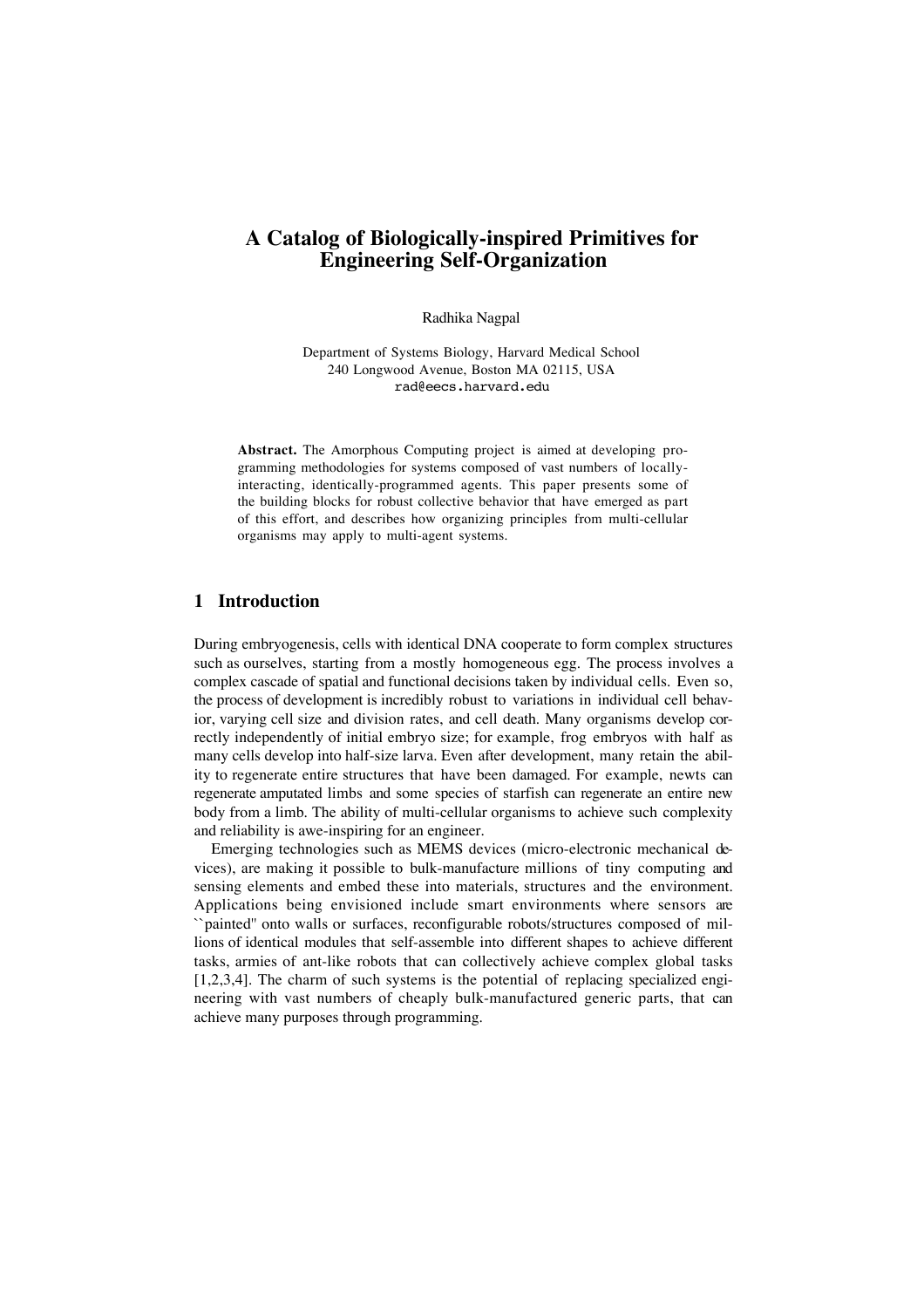This raises a fundamental question: how do we program such systems? We expect that there will be too many elements to individually program or name, and it will not be possible to control precise layout and precision interconnects. Individual agents are likely to have limited resources, limited reliability, and only local information and communication. Ideally we would like the system to produce robust global behavior in spite of individual limitations and failures, and be self-maintaining without human intervention. How do we achieve robust global behavior from vast numbers of unreliable agents? And can we abstractly describe global goals and automatically derive robust distributed agent programs?

The objective of the Amorphous Computing project is to invent programming methodologies for such multi-agent systems [5]. The earliest emphasis was on pattern-formation and self-assembly, and much of the inspiration came from multicellular organisms. Several simulated systems were designed that could translate userspecified patterns and shapes into robust agent programs. The agent programs did not rely on regular placement, synchronous behavior, or perfectly reliable agents [6,7,8].

A common methodology emerged from these examples: goals were described at a high level using programming languages based on generative rules, and these generative rules were then mapped to local programs for agent behavior [9]. In addition, a common set of simple and powerful primitives for agent interactions emerged that were sufficient to create large classes of complex structures. Two important aspects of these primitives are (1) they are generally insensitive to variations in individual behavior, numbers of agents, timing, and placement (2) it is possible to theoretically analyze their behavior. Many of these primitives were directly inspired by studies from developmental biology, i.e. how cells organize to make coordinated spatial decisions robustly during embryogenesis. As we continue to think about designing selfmaintaining and self-repairing systems, the analogy to multi-cellular behavior continues to be extremely fruitful [10].

While the global-to-local programming methodology has been presented elsewhere [9], this paper is a first attempt towards assembling a catalog of primitives for multiagent control, inspired by metaphors from multi-cellular systems.

## **2 Primitives for Robust Local Behavior**

Biologists have long been fascinated with the ability of cells in an embryo to locally coordinate to develop into complex organisms and the ability of this process to regulate in the face of failures and natural variation. There is a large literature of conceptual ideas of how cells might achieve this robustness and complexity [11,12] and how embryogenesis can be thought of as a program of interacting cells [13]. These concepts can provide a basis for designing robust distributed algorithms that achieve similar goals in our artificial systems.

This section discusses a set of basic building blocks that can be achieved by simple agent programs. Complexity is achieved by the composition of these building blocks in principled ways. The primitives are: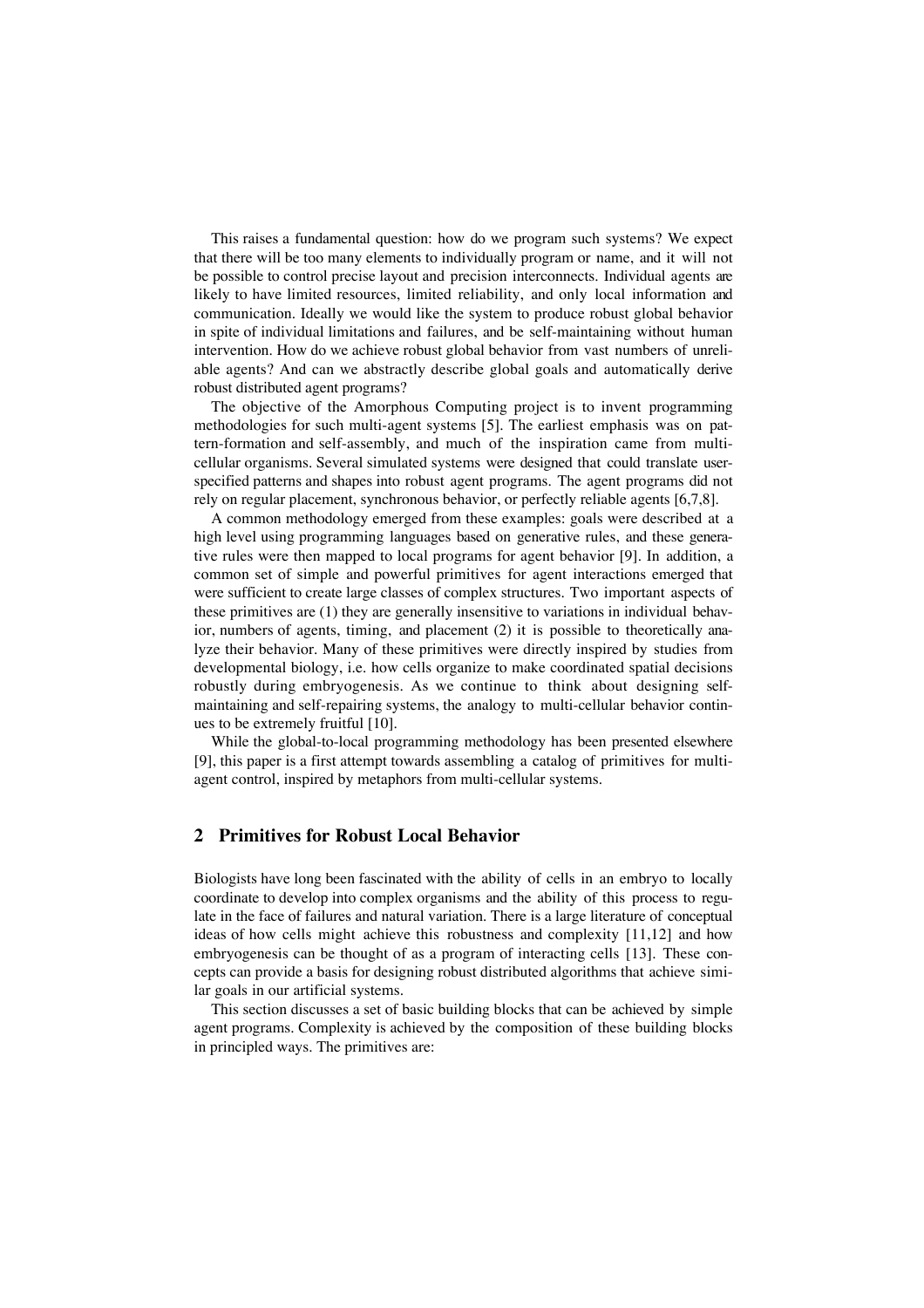- 1. Morphogen gradients and positional information
- 2. Chemotaxis and directional information
- 3. Local inhibition and local competition
- 4. Lateral inhibition and spacing
- 5. Local monitoring
- 6. Quorum sensing and counting:
- 7. Checkpoints and consensus
- 8. Random exploration and selective stabilization:

The first five have been extensively used in Amorphous Computing. The remaining three are basic behaviors that may prove useful as we design systems with different types of goals. These primitives represent a small subset of the mechanisms actually used in embryogenesis; for example, they do not touch upon mechanical methods for interaction such as cell movement, differential adhesion, or local forces.

## **2.1 Morphogen Gradients and Positional Information**

Regional specification is an important aspect of embryogenesis. Undifferentiated cells must determine what part of the structure to form. In many organisms, the embryo starts with a small population of cells as organizing centers or poles, which create gradients of diffusable factors called morphogens. Other cells in the embryo can use the morphogen concentration to determine what region they lie in relative to the pole. For example in the fruit fly embryo, poles are established at the anterior and posterior ends, and gradients of factors such as *bicoid* determine the initial segmentation into head, thorax and abdomen regions. Finer-grain segmentation occurs as these coarse regions produce other morphogens [12]. Conceptually morphogen gradients have played an important role in understanding how cells acquire positional information [14,13].

Morphogen gradients have been a key primitive in amorphous computing systems, and similar primitives have independently emerged in sensor networks and reconfigurable robots for self-organizing position information [2,4]. A simple agent program can produce a "morphogen gradient": an agent creates a morphogen gradient by sending a message to its local neighborhood with the morphogen name and a value of zero. Agents who hear the message forward the message to their local neighbors with the value incremented by one, and so on until the morphogen has propagated over the entire system. Each agent stores and forwards only the minimum value it has heard for a particular morphogen name. Thus the value of the morphogen increases as one moves away from the source agent, and the value reflects the distance to the source. The source may even be multiple agents. An important variation on this primitive is *active morphogens*, where the value of the morphogen decays over time. Here the source agent must constantly produce morphogen messages to maintain the gradient and the gradient adapts as the network topology changes. The morphogen primitive is easy to analyze, provides reasonable distance estimates, and is robust to many different types of variations and failures [6].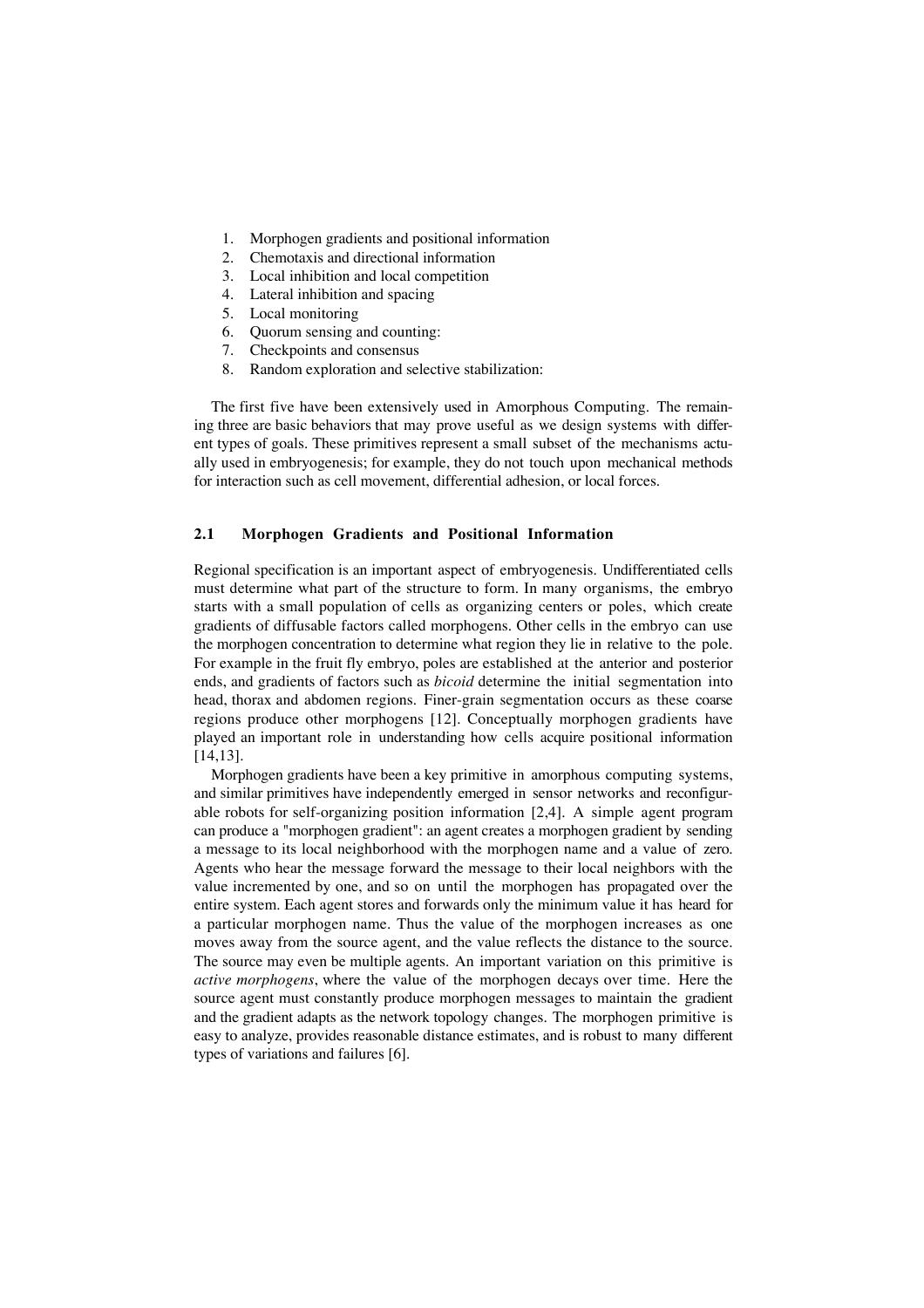Morphogen gradients can be used to infer positional and geometric information in many ways. For example, agents can compare their local value to a threshold to determine if they are within a region relative to the source, or agents can compare different morphogens to determine where they lie relative to two sources. It is an extremely versatile primitive, and appears as part of the agent program for many of the primitives described below. In that way it can be considered to be more fundamental than the rest.

#### **2.2 Chemotaxis and Directional Information**

Chemotaxis refers to the ability of an organism to follow the gradient of a diffusing substance. There are a plethora of examples in biology where gradients are used to sense direction: neurons detect and follow chemical gradients, yeast cells create extensions in the direction of mating signals, bacteria can migrate towards higher concentrations of nutrients [11].

An agent program can be created that emulates this behavior by combining the morphogen primitive from above with the ability of agents to query their neighbors. An agent can collect the values of a morphogen in its neighborhood and by comparing these values determine the direction of the gradient. An agent can then select a neighbor agent that is closer to the source. This process can be used to create a route from an agent to the source, and an interesting aspect of this primitive is that it guarantees connectivity in the event of large regional failures. Thus unlike the previous primitive that was useful for geometric inferences, this primitive is good for direction and connectivity. This primitive was a key piece in the work by Coore on self-organizing topological patterns, and since has been extensively exploited in amorphous computing systems [7].

### **2.3 Local Inhibition and Local Competition**

Within regions of cells, some cells may differentiate to take on special roles. For example in epithelial (skin) cells, only some cells differentiate to produce hair follicles [12]. How these cells are chosen can be thought of as a process of local competition and local inhibition. Through some random process, a cell chooses to differentiate and it simultaneously creates a local signal that inhibits neighboring cells from differentiating. The competition may also dependent on the fitness of the individual cells. A particularly interesting example of such competition is in the developing wing of the fruit fly, where fast dividing cells cause slowly dividing cells to commit apoptosis, even though the slower cells would be capable of producing the entire wing in the absence of the fast cells. The faster cells are able to signal neighboring slower cells, causing them to lose the competition [15,16].

Local inhibition and competition are useful primitives for leader election within a spatially local group of candidate agents. A simple agent program can be designed to achieve this, by combining a random process with limited range morphogen gradients.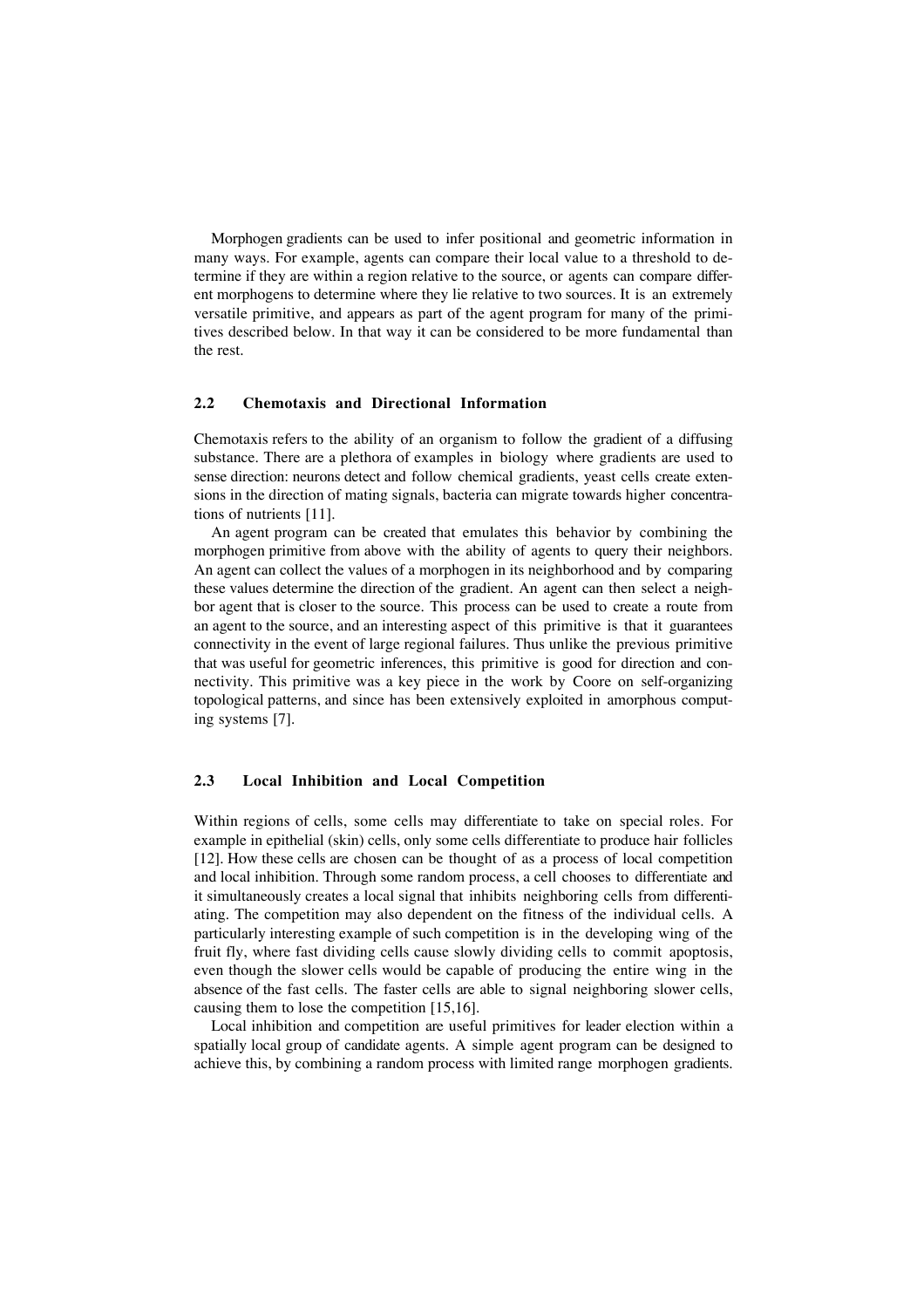All competing agents pick random numbers and count down. If an agent reaches zero without being interrupted then it becomes a leader and produces a morphogen that inhibits other agents from competing further. This algorithm is also simple to analyze and has been shown to be robust to asynchronous behavior and agent death and addition [5]. A variation on this primitive allows agents to create morphogens with a value related to their fitness, and agents are only inhibited by morphogens with higher fitness [8]. This primitive also has the ability to automatically adapt if the leader agent dies, since the inhibiting influence of the morphogen also disappears and the competition can resume. In Amorphous Computing this primitive has been used extensively for choosing an agent from a set of agents.

## **2.4 Lateral Inhibition and Spacing**

Many patterns in biology exhibit beautiful regular spacing; for example, bristle and hair patterns, scales, and fruit fly eyes. Many different theoretical models have been developed to explain how such spacing is generated [12]. One such model is called lateral inhibition and is believe to be the mechanism by which bristles emerge at regular intervals. It is in fact almost identical to the previous model, except that cells produce an inhibition morphogen with a much smaller range than the extent of competition. Thus a differentiated cell may inhibit spatially local cells from differentiating, but globally the competition continues until all cells are either inhibited or differentiated.

The agent program is the same as before. Agents pick random numbers and if an agent counts down to zero without being inhibited, it creates a morphogen of range *d*. The remaining uninhibited agents continue to compete. At the end of the competition, no two leader agents will be within distance *d* of each other with high probability, and all agents will be within distance *d* of some leader. Thus a regular spacing of leader agents is produced within a field of agents. This algorithm has been used to design several simple schemes for self-organizing hierarchical structure [5].

### **2.5 Local Monitoring**

Most organisms are capable of wound repair, which depends on the ability of neighboring cells to detect regional death and respond appropriately. Detection may be through mechanical means, such as contact, and repair may then consist of growth or recruiting migrating cells to fill in the void.

In agents, we can emulate detection of regional death through local monitoring. Each agent periodically broadcasts a message of *aliveness* to its neighbors, and keeps track of when it last heard an aliveness message from its neighbors. In the event of a missing neighbor, the agent can trigger some response. This primitive presents an interesting tradeoff. The frequency of aliveness messages from neighbors determines the speed with which faults can be detected and the lag in response time. Faster response time comes with a higher cost of communication. Local monitoring can be used to make many of the previously presented primitives capable of self-repair, such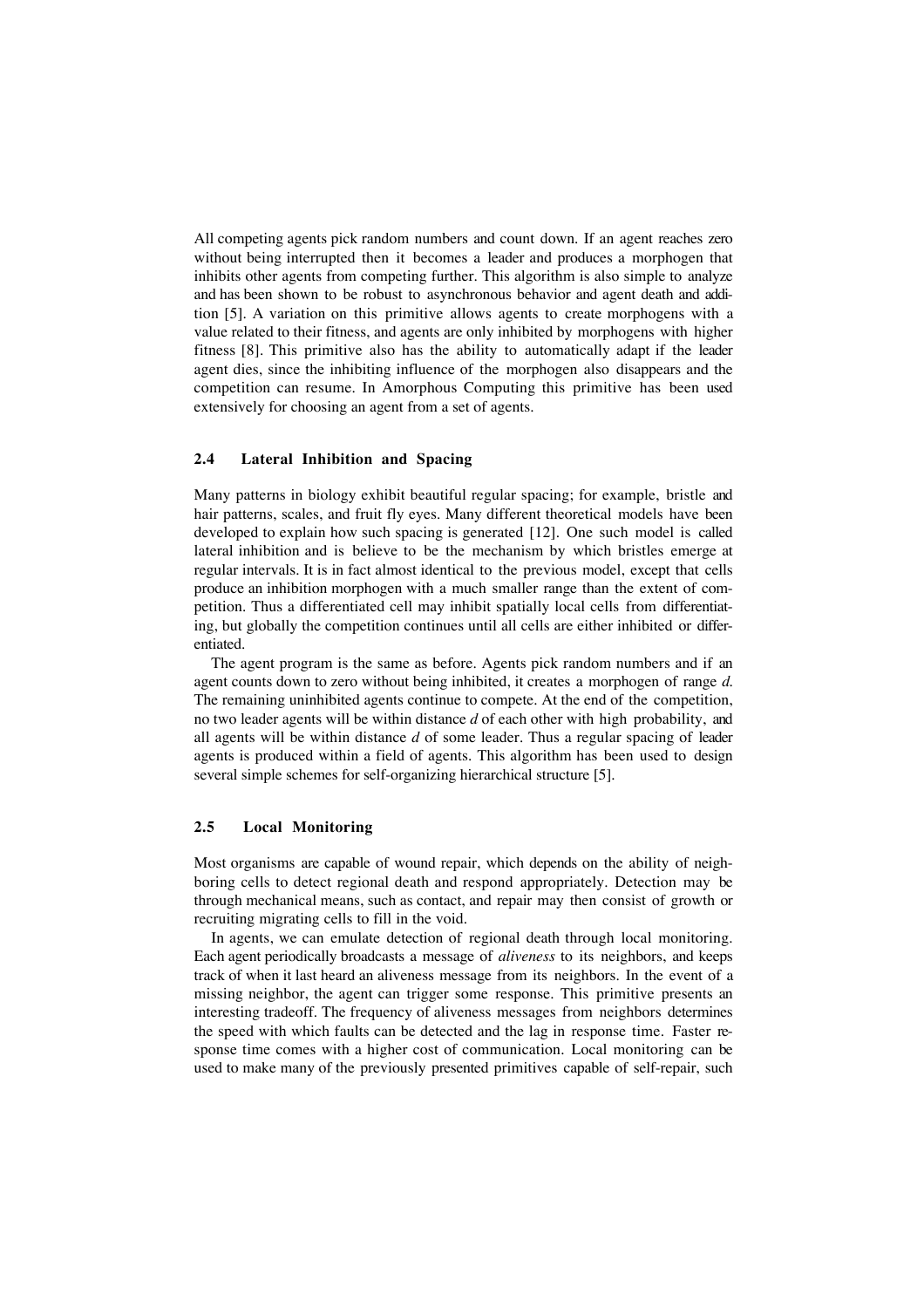as the chemotaxis primitive. As mentioned before, the chemotaxis primitive has been used to self-organize topological patterns. By using active gradients and local monitoring, this primitive creates topological patterns that seamlessly adjust connectivity as regions of agents die or are replaced [10].

### **2.6 Quorum Sensing and Counting**

Many single cells organisms exhibit the capability of acting as a coordinated multicellular system. An interesting example of this is bioluminescent bacteria, which coordinate to produce light only when the number of bacteria within a confined region is sufficiently high. The bacteria secrete small diffusible molecules, called autoinducers, which accumulate in the confined space. When there are many bacteria the level of autoinducer in the confined space rises rapidly. The detection of high levels of autoinducer causes bacteria to secrete even more autoinducer and as a result of this positive feedback the level rises exponentially. When the level exceeds some threshold, the bacteria activates its bioluminescent behavior [17].

Quorum sensing is a concept used to describe the ability of cells to determine whether there are sufficient cells (i.e. a quorum) to trigger some activity, such as bioluminescence or virulence. A quorum sensing agent program can be designed based on the bacteria model, which would be useful for situations where it was necessary to determine when the number of agents in a particular state exceeded the minimum threshold for activity.

## **2.7 Checkpoints and Consensus**

Certain decisions require that a set of parallel actions all be completed before proceeding into the next phase. An example of the need for consensus happens during cell division, where the process of dividing can only take place after all chromosome pairs have separated. Such a decision represents a "checkpoint" in the cell cycle; a single failing chromosome pair can halt the process of division until it is successfully separated. The mechanism by which this is achieved is conceptually a very simple distributed process. Each un-separated chromosome pair emits a halting signal and the cell cycle only resumes when all halting signal has disappeared [18].

This simple form of consensus amongst agents can be implemented using active morphogen gradients. Each agent is the source of the halting morphogen, and it discontinues being a source when its internal condition has been satisfied. However the overall morphogen persists until all sources have discontinued. When the last source agent stops producing the morphogen, agents detect the lack of morphogen and can move to the next phase.

Quorum sensing and consensus represent two closely related primitives for achieving coordinated behavior and synchronization, in one case a quorum of agents is sufficient to proceed whereas in the second case all agents must agree to proceed.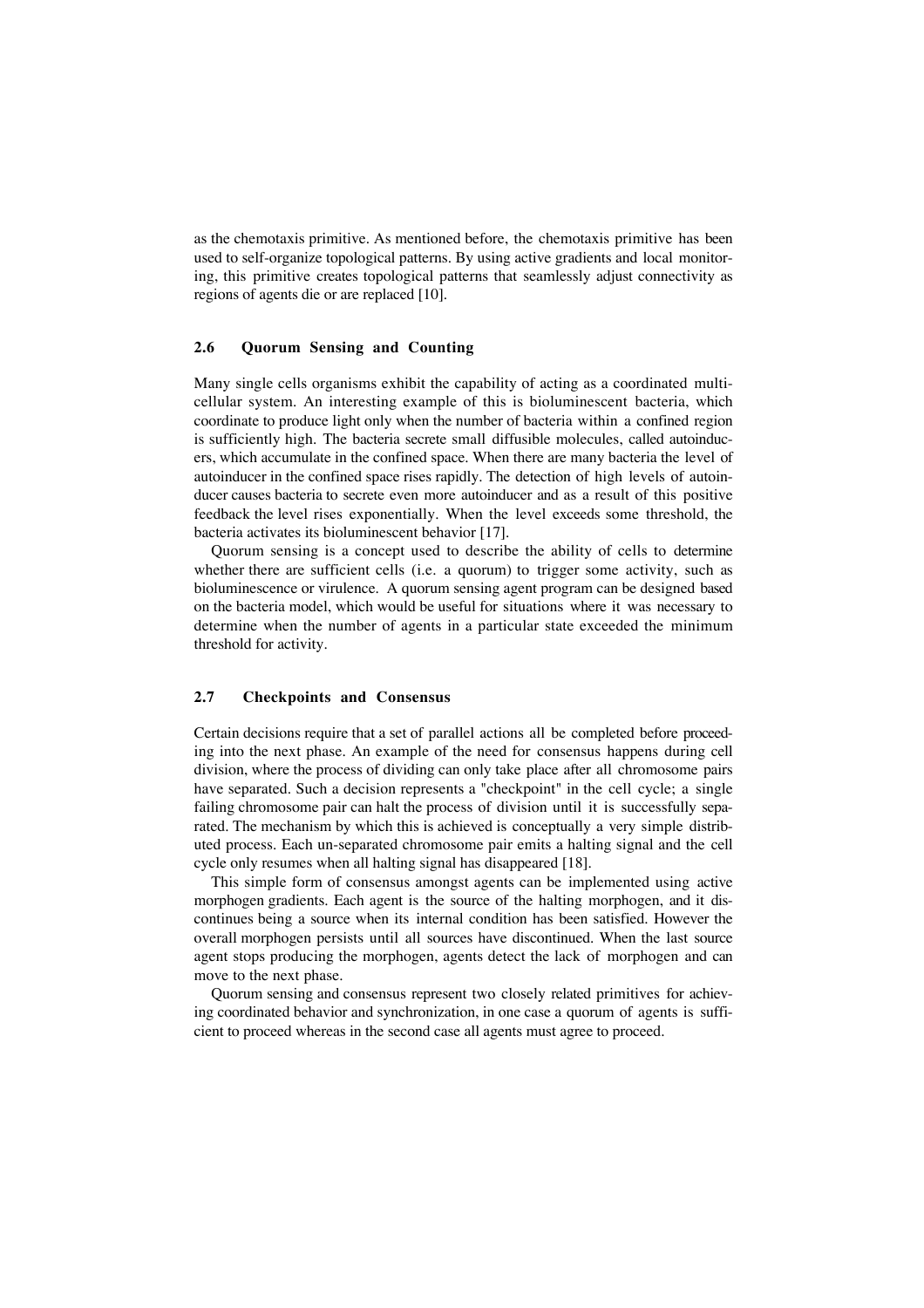### **2.8 Random Exploration and Selective Stabilization**

This last example is another commonly used paradigm at many different levels in biology. The basic concept is: many parallel but random explorations are started and terminated on a regular basis, however occasionally some explorations succeed and these selected explorations stabilize. Furthermore the stabilized explorations may bias the generation of new explorations to occur within its vicinity. Ant foraging behavior is an example of this paradigm. Ants lay random trails in search of food but the trails disappear over time. Successful trails get stabilized by attracting more ants to follow that path and reinforce the scent. Surprisingly, similar processes are observed even within single cells. During cell division, microtubules form a spindle around the chromosomes pairs and then later supply the force to separate them. This spindle is generated by organizing centers that create short-lived microtubules in random directions. However whenever a microtubule attaches to a chromosome, it stabilizes. Eventually all chromosomes become attached and this results in the cell moving on to the next phase of cell division. This general principle is called random exploration and selective stabilization [18].

Agent programs for mobile robots have been designed based on this principle. Such a process however is energy intensive. An alternative method to achieve the same result would be to have the "food" or "chromosomes" create a long-range morphogen gradient and use chemotaxis. While this would be more time and energy efficient, it requires the ability for long-range signaling. This represents an interesting tradeoff between two choices of primitives.

## **3 Primitives for Robust Global Behavior**

In addition to making robust primitives, we also need organizing principles for combining these primitives in ways that produce globally robust results. This area is much less well understood, and the discussion in this section is preliminary. However there are some clear common patterns in development that can guide how we design global languages and compositions of primitives. In this section I will briefly describe five such concepts:

- 1. Cell differentiation or context-based roles
- 2. Asynchronous timing and dataflow
- 3. Compartments and spatial modularity
- 4. Scale-independence
- 5. Regeneration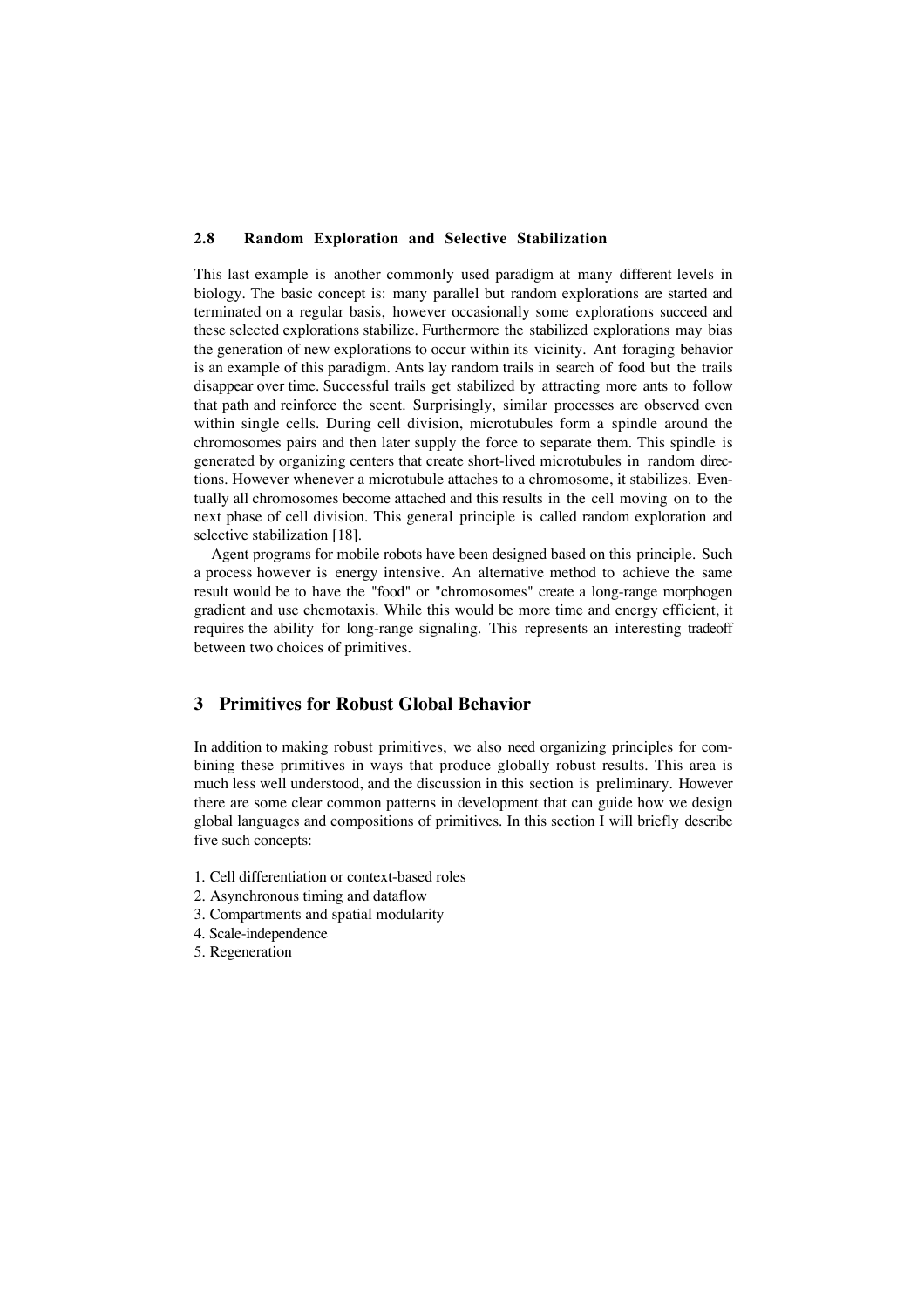#### **3.1 Cell differentiation or Context-Based Roles**

Rather than start with a completely pre-specified plan for each cell, many embryos first divide into a large number of cells that then slowly differentiate into the various parts of the structure. Often this process takes place as successive rounds of refinement, with coarse regions being determined first and then patterning occurring within those coarse regions. This process has the following interesting property --- cells take on roles based on being *at the right place at the right time*. This simple principle provides a key level of robustness to cell death and cell addition, irrespective of the structure being formed. In many cases cells are capable of changing their fate if conditions change, and this further increases the ability to adapt. At a global programming level this suggests that organizing information as needed and allocating agents when needed, as opposed pre-planning at the level of individual agents, automatically provides a certain degree of robustness, In many of the amorphous computing systems it has been our experience that locally creating information when needed, results in a process that can tolerate small mistakes throughout the system and removes the reliance on any single agent's survival.

#### **3.2 Asynchronous Timing and Dataflow**

Embryogenesis involves a cascade of decisions that must take place in a particular sequence. Most embryos show a considerable amount of tolerance to variations in timing and overall development time can be slowed or speeded up without much damage. In a large part, this robustness comes from the fact that the sequence of events does not rely on an absolute global clock [13,11]. Instead the cascade is linked through the flow of information. For example, in the frog embryo the neural plate can not fold into the neural tube before gastrulation (formation of the gut) happens, because it is the process of gastrulation which induces a region of cells to become the neural plate [13]. This form of asynchronous timing is often described as a set of dominos, such that toppling one causes the next to be set in motion. As a result the system can tolerate considerable variation in the timing of individual decisions without significantly affecting the success of the overall cascade. Even more complex forms of timing regulation exist, for example in the wing of the fruit fly different compartments develop independently and may take different amounts of time. However a compartment will wait for the remaining compartments to complete before proceeding to the next phase [15]. One can compare this conceptually to the notion of fork and join in dataflow programming. By using similar notions of asynchronous timing and flow of global information, and by avoiding global clocks, we can design multi-agent systems that can tolerate external causes of timing variations. Most amorphous computing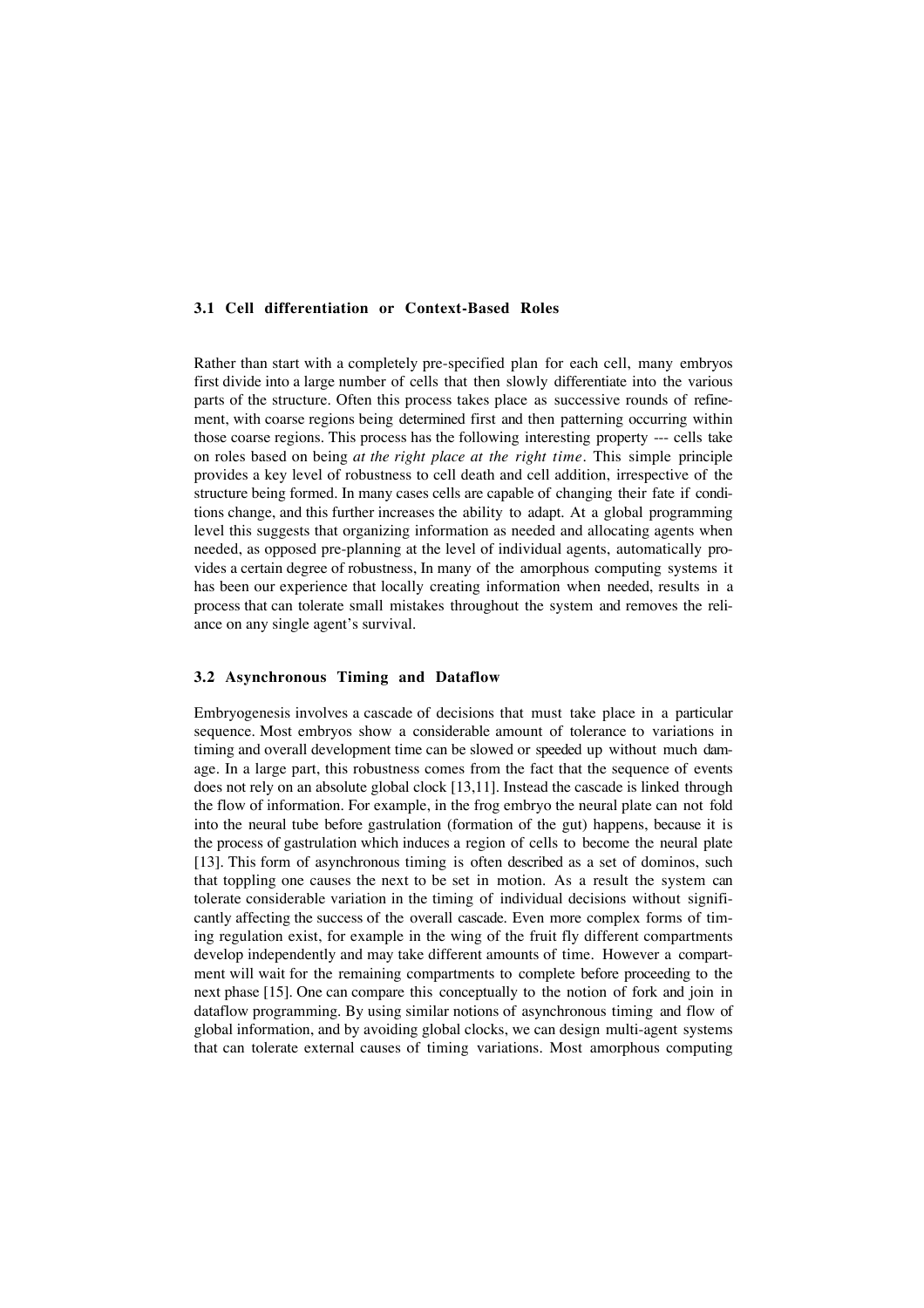systems use a domino-like timing strategy, and a few actually implement fork and join [7].

#### **3.3 Compartments and Spatial Modularity**

A common strategy in embryogenesis is to divide the cells into regions or compartments. An example is the imaginal discs in insects, which are the regions that develop into wings, limbs or antenna [12]. Much of the program for setting up the imaginal disc is common, and abstracted away from the program that generates a specific structure, such as leg. As a result, simple gene manipulations can change the specific structure from one to another, or create additional imaginal discs. This strategy has interesting implications. By capturing common and generic patterns as a spatial module, it leads to a significant reduction in program complexity. It also provides a form of isolation, because cells in two different but non-overlapping compartments can execute the same sequence (make a leg) without interfering. One can think of this as the ability to simultaneously execute the same procedure in different spatial contexts, which provides both program and timing modularity. Regions can be used in multiagent systems to provide similar benefits, for example morphogens can be confined to propagate within a region thus allowing multiple parts of the system to use the same morphogen name and programs without interference [6].

#### **3.4 Scale-independence**

As mentioned before, many organisms can develop correctly over a large variation in initial embryo size. Frog and sea urchin embryos develop correctly over 8-fold variation and the hydra develops over a few magnitudes of size difference. The ability of an embryo to proportionally regulate with size, without any change in the development program, is called scale-independence or size-invariance [11]. Several models have been proposed for how locally-generated complex patterns could scale. Wolpert [14] introduced the canonical French Flag problem: write a program for a region of cells such that the cells differentiate into three equally sized sections of blue, white and red, irrespective of the size of the region. One solution he proposed was to use "balancing gradients"; each cell always used the ratio of two morphogens, one from each pole of the region, to determine which part of the global pattern it belonged to. Another method for generating scale-independent patterns has been used in Amorphous Computing, which is to form the pattern by recursively subdividing the space [6]. Each new segmentation decision is taken proportional to the existing set of segmentations, By building in the notion of proportional decisions at the global level of description, one can create complex systems with the ability to adapt to large variations in the number of agents.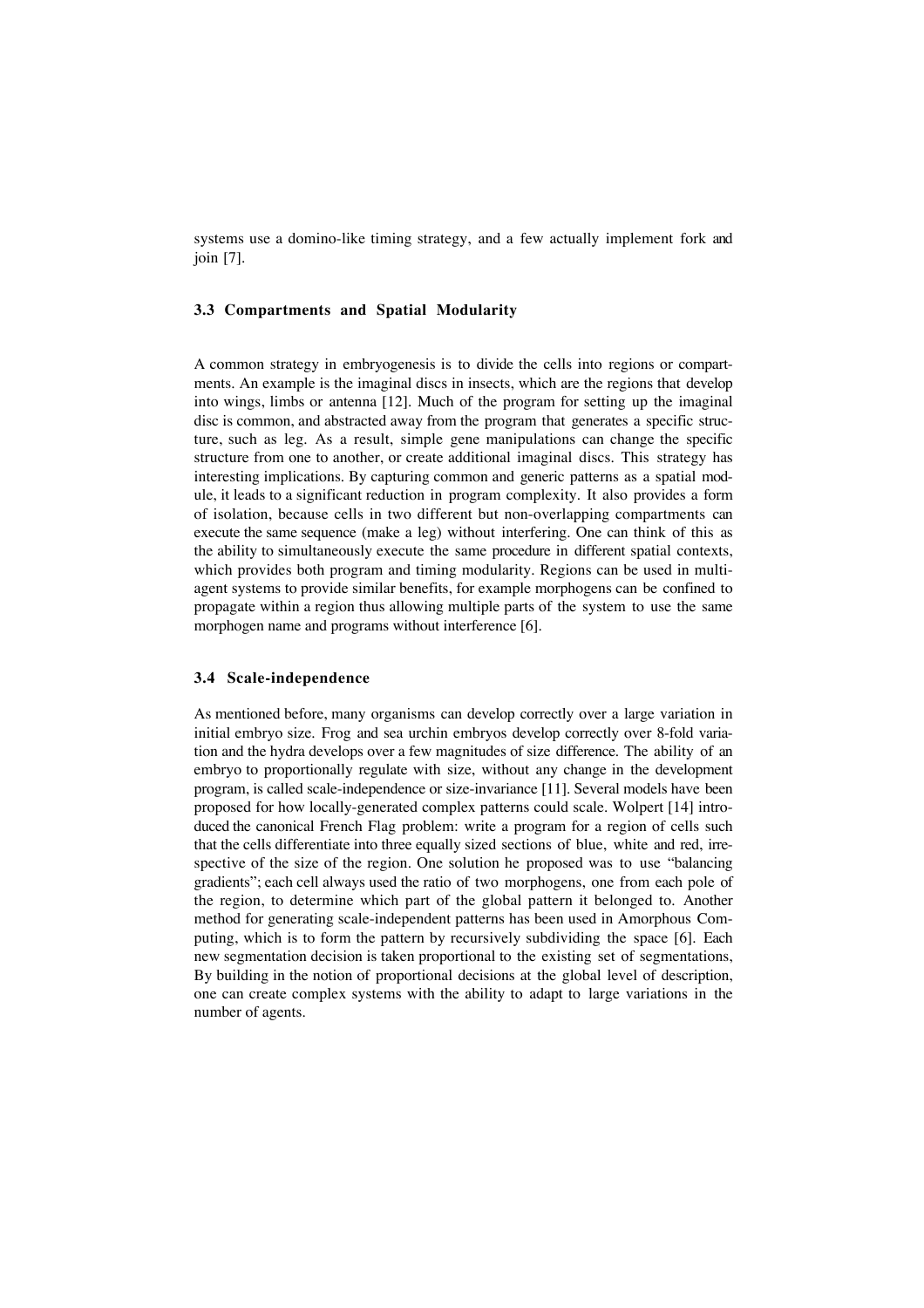#### **3.5 Regeneration**

Cockroaches can regenerate amputated limbs in remarkable ways and provide an elegant example of conceptual models of self-repair [11]. If a limb is amputated, the cockroach will regenerate the remaining part. If a section of the limb is removed, it is able to regenerate the missing intervening part. Moreover, if a section of the leg is grafted on backwards, then an entire leg is regenerated in the intervening part. This can be conceptually explained by assuming that there is a gradient of positional information along the leg and that the cells obey the "rule of normal neighbors". If a cell locally detects that its neighbor's positional value is not what it normally expects, it attempts to create a new neighbor with the correct positional value. The new neighbor than repeats this process until all cells are satisfied with their neighbors. This conceptually simple principle applies to regeneration in many different organisms, even though the detailed behavior differs significantly. We have recently used this strategy to successfully create self-repairing patterns and structures in Amorphous Computing. Agents develop a notion of "normal" neighbors, use local monitoring to detect the absence of a neighbor, and react by attempting to recreate/recruit a normal neighbor or committing apoptosis [8.10].

### **4 Conclusions**

In this paper I have presented several examples of biologically-inspired local primitives and global patterns for engineering robust collective behavior. Multi-cellular organisms can provide a metaphor for programming multi-agent systems and for thinking about the kinds of robustness we would like to achieve. However, the goal is not to mimic biology, but to use these evolved systems to help design artificial systems that robustly achieve global goals that we specify. In addition to developing a catalog of basic building blocks one also has to develop the global languages and methods for analysis. Also, different types of goals will require different types of local primitives. For example, development and evolution are two very different processes and solve different problems; whereas development may tell you how to build a fly in spite of the environment, evolution may tell you whether a fly is the appropriate for the environment. Social insects may represent yet another dimension. As we build multi-agent systems we will encounter many different types of problems and it will be an interesting challenge to know when which strategy is appropriate.

## **5 Acknowledgements**

This paper discusses many of the projects that were done as part of the Amorphous Computing Project at the Massachusetts Institute of Technology, in Cambridge, MA. The author was supported in part by a grant from NSF on Quantum and Biologically Inspired Computing at MIT.